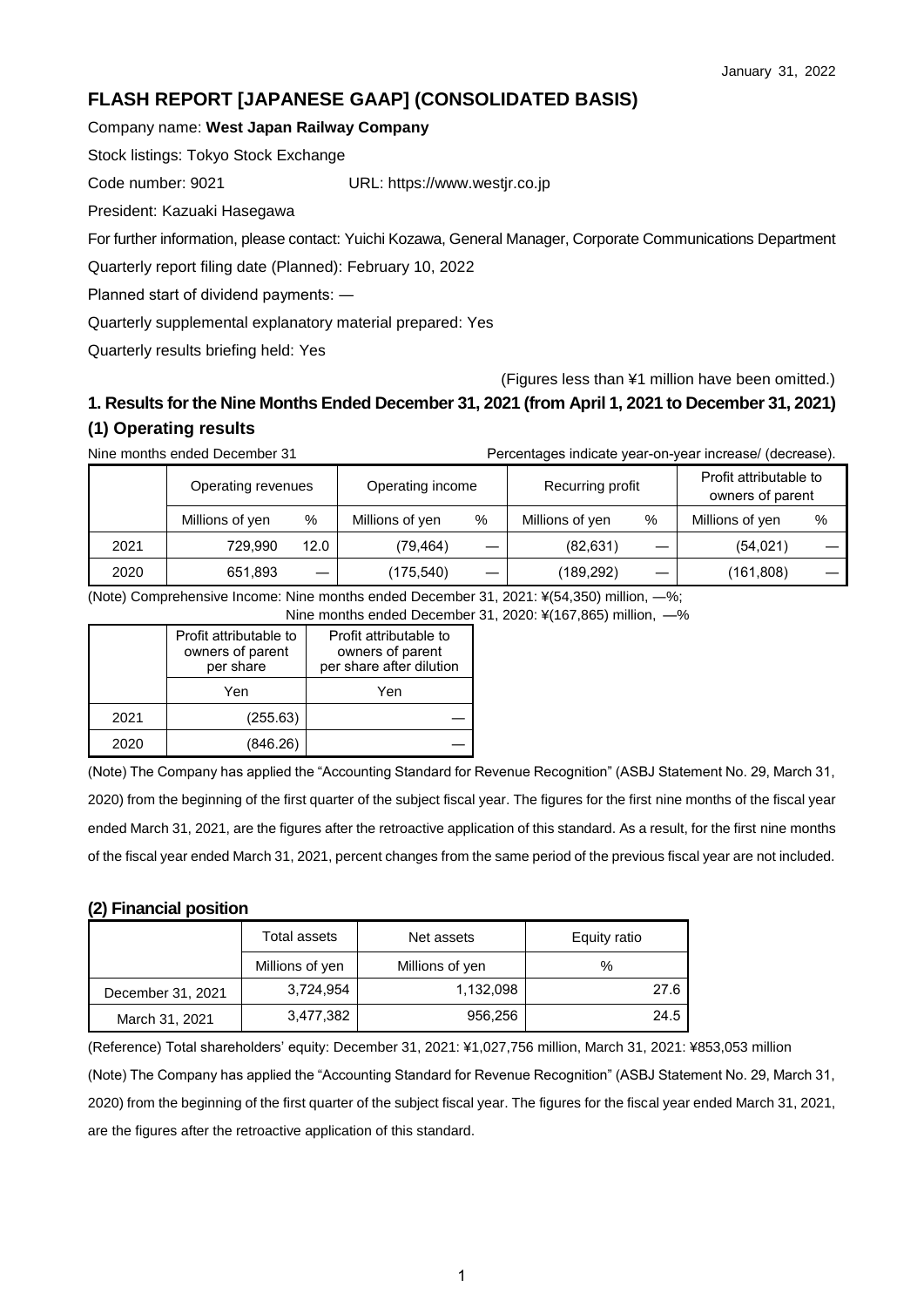## **2. Dividends**

Year ended / ending March 31

|                    | Dividends per share |              |             |          |        |  |  |
|--------------------|---------------------|--------------|-------------|----------|--------|--|--|
|                    | June 30             | September 30 | December 31 | Year-end | Total  |  |  |
|                    | Yen                 | Yen          | Yen         | Yen      | Yen    |  |  |
| 2021               | –                   | 50.00        | __          | 50.00    | 100.00 |  |  |
| 2022               |                     | 50.00        |             |          |        |  |  |
| 2022<br>(Forecast) |                     |              |             | 50.00    | 100.00 |  |  |

(Note) Revision of dividends forecast for this period: None

# **3. Forecasts for Fiscal Year ending March 31, 2022**

Percentages indicate year-on-year increase / (decrease).

|             | Operating revenues        |                 | Operating income           |   | Recurring profit             |   |
|-------------|---------------------------|-----------------|----------------------------|---|------------------------------|---|
|             | Millions of yen           | %               | Millions of yen            | % | Millions of yen              | % |
| Fiscal year | 1,052,000 to<br>1,089,000 | 14.3 to<br>18.4 | $(129,000)$ to<br>(94,000) |   | $(141,500)$ to<br>(106, 500) |   |

|             | Profit attributable to<br>owners of parent |   | Profit attributable to<br>owners of parent per share |  |
|-------------|--------------------------------------------|---|------------------------------------------------------|--|
|             | Millions of yen                            | % | Yen                                                  |  |
| Fiscal year | $(116,500)$ to<br>(81,500)                 |   | $(609.29)$ to<br>(426.24)                            |  |

(Note) Revision of earnings forecast for this period: None

In regard to the consolidated results forecasts for the fiscal year ending March 31, 2022, the timing of the recovery from the effect of the novel coronavirus pandemic is not yet understood. A certain range is assumed, and therefore the disclosure provides a range of figures.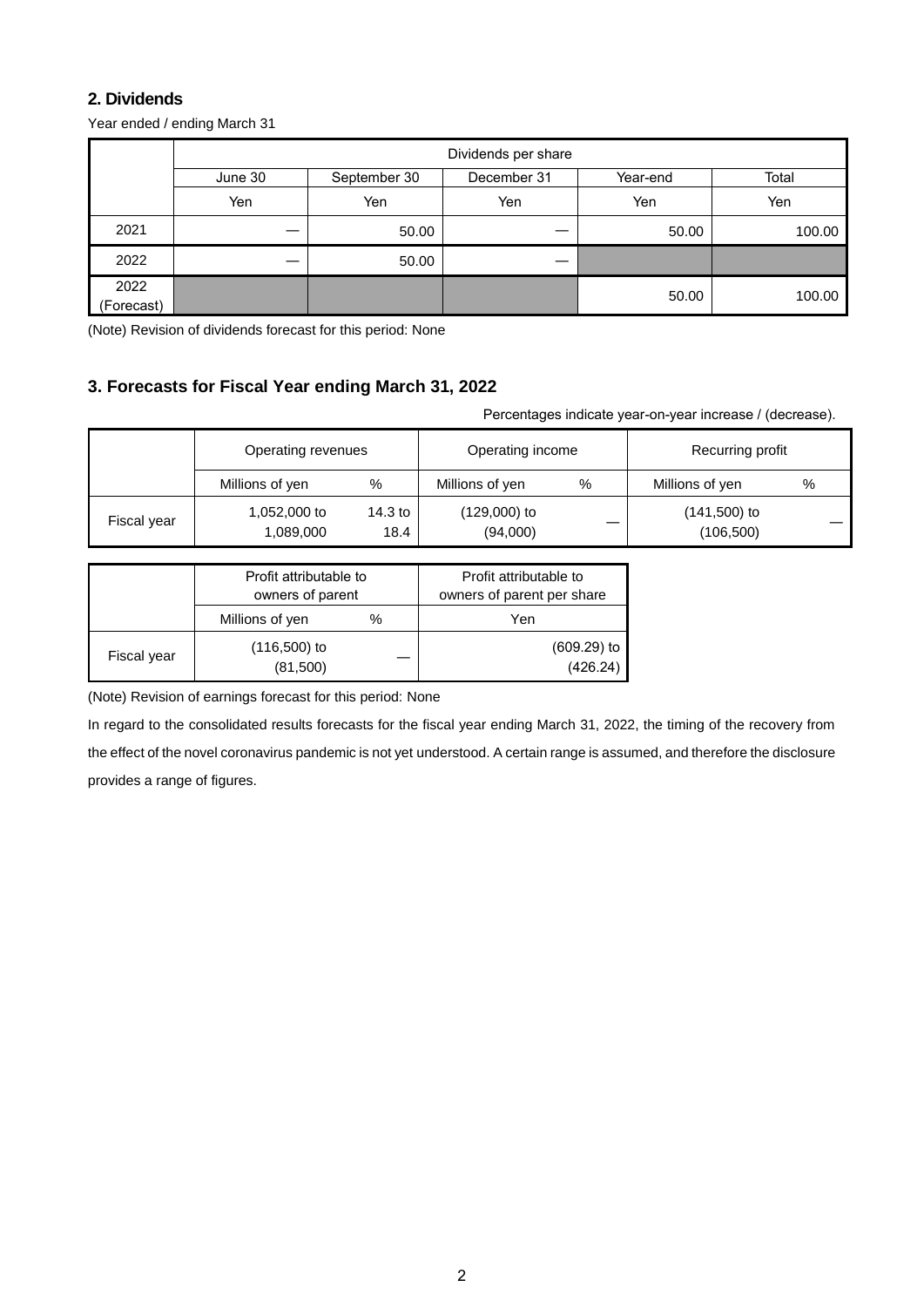# **Notes**

- (1) Significant changes in subsidiaries during the subject period (Transfer of particular subsidiaries following a change in the scope of consolidation): None
- (2) Adoption of simplified accounting practices and special accounting policy for quarterly financial reporting: None
- (3) Changes in accounting policies, changes in accounting estimates, restatements
	- 1) Changes based on revision of accounting standards: Yes
	- 2) Changes other than 1) above: Yes
	- 3) Changes in Accounting Estimates: Yes
	- 4) Restatements: None

(Note) For details, please refer to Notes Related to Summary Information on page 7 of the accompanying materials.

(4) Number of shares outstanding (Common stock)

|                                                                               | Nine months ended<br>December 31, 2021 | Year ended<br>March 31, 2021 |
|-------------------------------------------------------------------------------|----------------------------------------|------------------------------|
| 1) Number of shares issued and outstanding<br>(including treasury stock):     | 244,001,600                            | 191,334,500                  |
| 2) Number of treasury stock                                                   | 129,719                                | 129,629                      |
|                                                                               |                                        | Nine months ended            |
|                                                                               |                                        | December 31, 2020            |
| 3) Average number of shares outstanding for<br>each period (cumulative term): | 211,325,712                            | 191,204,757                  |

\* Financial results are not subject to auditing.

**Notes** 

- 1. The forward-looking statements in this document, including forecasts, etc., are based on information available to the Company at the time of this document's release and on certain assumptions considered reasonable. Actual results, etc., might differ significantly due various factors. Regarding the forecast of financial results, please refer to "Qualitative Information on Consolidated Forecasts" on page 6.
- 2. Supplementary materials for the financial statements are posted on our homepage.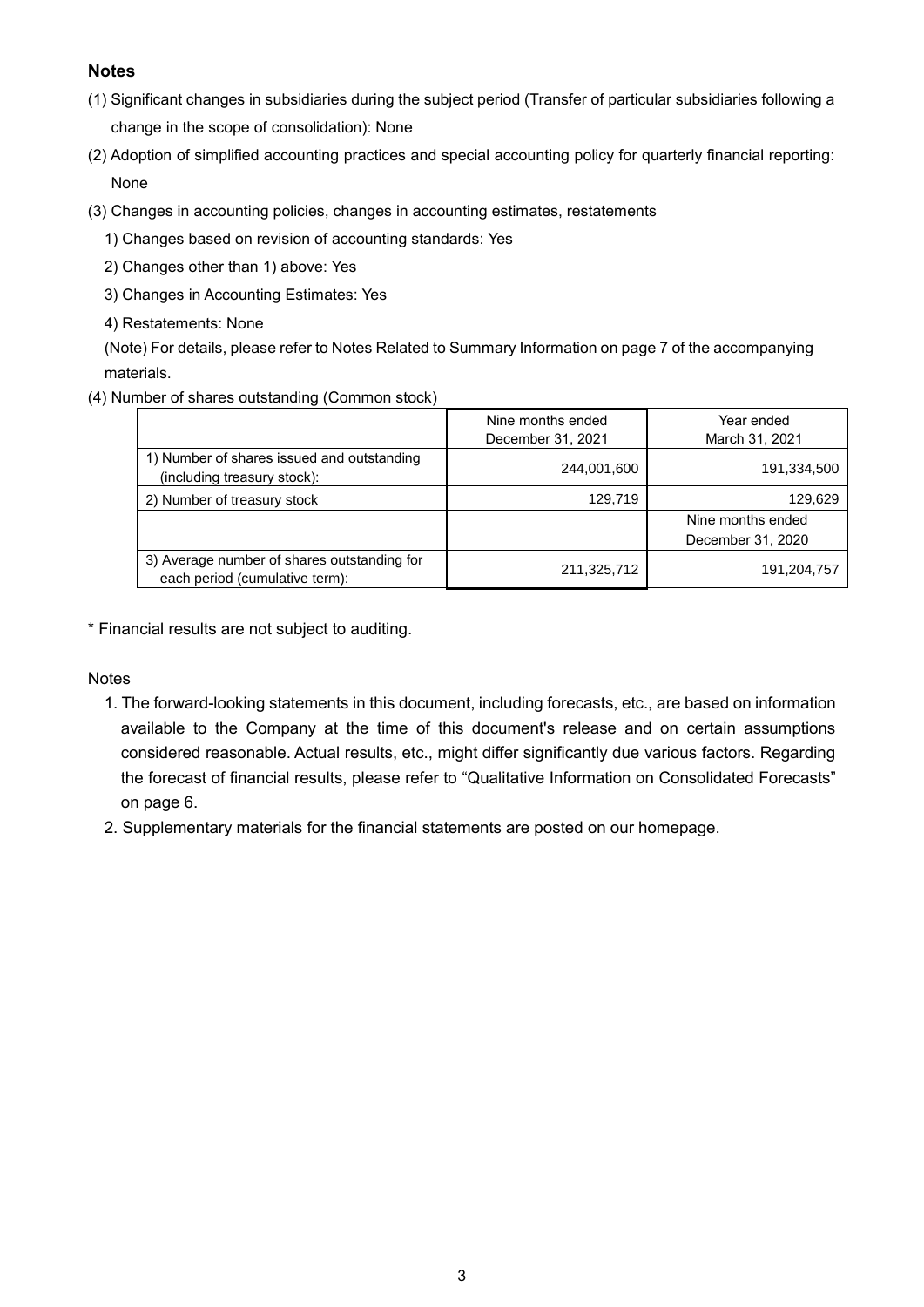### **1. QUALITATIVE INFORMATION ON THE RESULTS FOR THE SUBJECT PERIOD**

In the subject period (April 1, 2021 to December 31, 2021), due to the ongoing influence of the novel coronavirus pandemic, including the declaration and extension of the state of emergency and the rapid spread of a new variant, circumstances remained extremely challenging for the JR-West Group's operations, including a decline in tourism; a trend toward people refraining from going out, including constraints on business trips; and reduced consumption. Operating revenues for the subject period rose 12.0% from the same period of the previous fiscal year, to ¥729.9 billion. Operating loss was ¥79.4 billion, recurring loss was ¥82.6 billion, and loss attributable to owners of parent was ¥54.0 billion.

On the other hand, the pandemic circumstances stabilized to a certain extent and the state of emergency was lifted, leading to the relaxation of various restrictions and to a recovery in demand. In addition, the Group reduced costs through the cancellation or postponement measures that are not urgent. As a result of these and other factors, performance improved. For the three-month period ended December 31, operating revenues were up 17.5%, to ¥293.1 billion, operating income was ¥6.6 billion, recurring profit was ¥4.8 billion. After income taxes, profit attributable to owners of parent was ¥14.6 billion.

In circumstances that remain challenging, we are working to continue to enhance and effectively utilize our risk management system, including the steady implementation of measures to secure railway safety and of novel coronavirus pandemic countermeasures for customers and employees. In addition, we continue to implement cost reduction initiatives.

Furthermore, the entire Group will continue to advance initiatives to enable customers to use our services safely and with peace of mind. We will work to foster new demand through the provision of value with consideration for new customer needs.

### **(1) Qualitative Information on Consolidated Business Results**

Consolidated Results for the Nine Months Ended December 31, 2021 (April – December 2021)

| Operating revenues:                                  | ¥729.9 billion  |  |
|------------------------------------------------------|-----------------|--|
| Operating loss:                                      | $479.4$ billion |  |
| Recurring loss:                                      | $482.6$ billion |  |
| Loss attributable to owners of parent: ¥54.0 billion |                 |  |

The Company has applied the "Accounting Standard for Revenue Recognition" (ASBJ Statement No. 29, March 31, 2020) from the beginning of the first quarter of the subject fiscal year. In regard to the application of this accounting standard, etc., in accordance with the basic treatment stipulated in Paragraph 84 of the Accounting Standard for Revenue Recognition, the new accounting policy has been retroactively applied to all prior periods. Accordingly, comparisons/analyses related to the same period of the previous fiscal year and the previous fiscal year utilize the figures after the retroactive application of this standard.

The results by business segment are as follows.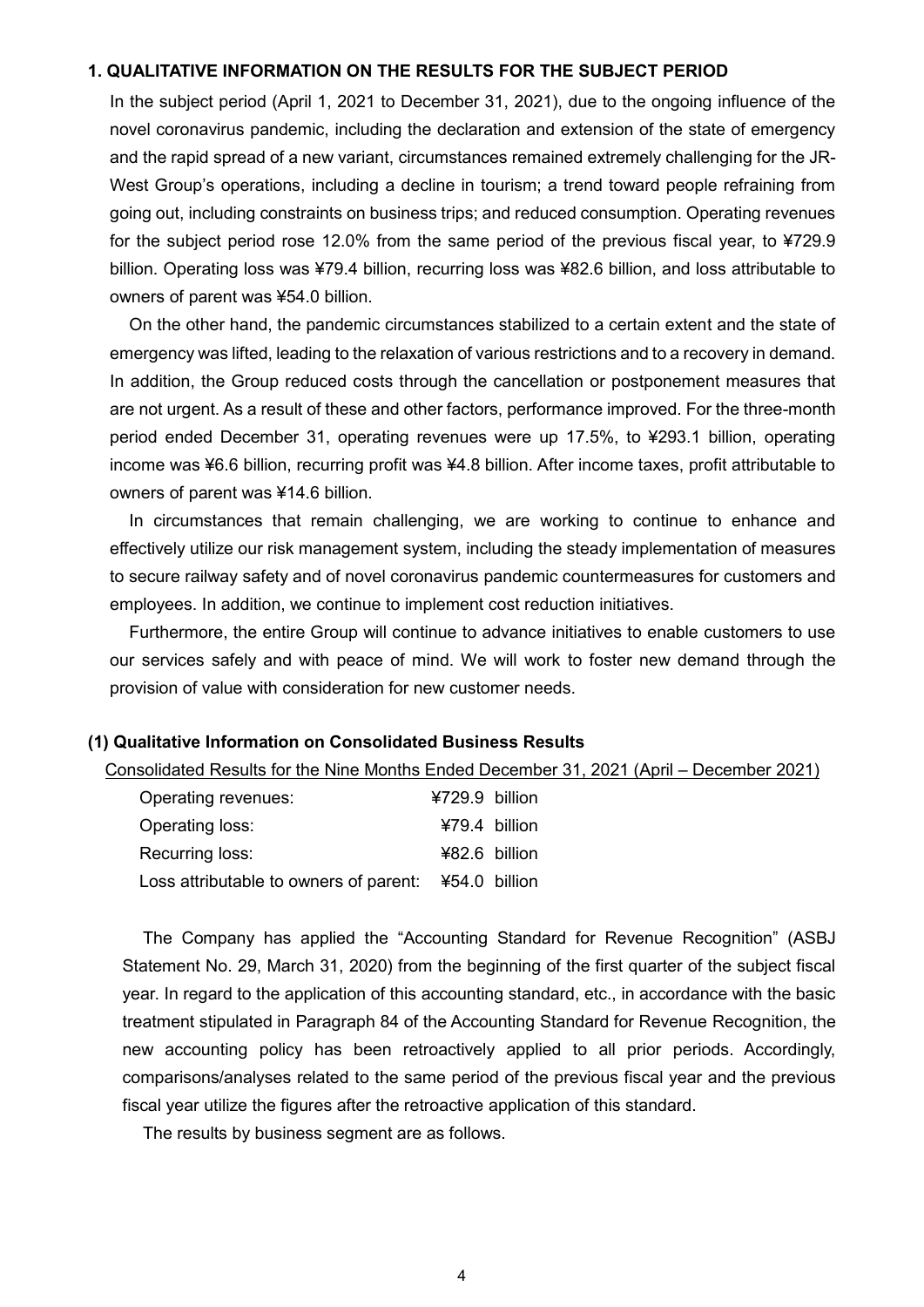### **a. Transportation Operations**

With consideration for the train accident on the Fukuchiyama Line on April 25, 2005, JR-West Group remains firm in its resolve to never again allow such a serious accident to occur, and will continue to make concerted efforts to face with sincerity all persons affected by the accident, and enhance its diligent efforts to improve safety. On that basis, in accordance with the "JR-West Group Railway Safety Think and-Act Plan 2022," we are promoting initiatives to enhance safety from tangible and intangible perspectives and are working to advance the establishment of frameworks for safety management.

Even in the difficult circumstances caused by the influence of the spread of the novel coronavirus pandemic, in regard to railway safety, which is our highest priority, we are steadily advancing the "JR-West Group Railway Safety Think-and-Act Plan 2022" and aiming for an even higher level of safety.

Furthermore, we are working to implement measures to achieve a recovery in demand in line with the circumstances in each area and to implement new initiatives to address changes in behavioral patterns and customer awareness.

In the Transportation Operations Segment, railway usage increased due to such factors as a certain level of stabilization in the pandemic circumstances. As a result, segment operating revenues increased 14.8%, to ¥406.5 billion. Nonetheless, operating loss was ¥93.7 billion.

### **b. Retail Business**

In the Retail Segment, usage at stores within railway stations, such as convenience stores and Eki Marche, increased due to a recovery in railway usage resulting from a certain level of stabilization in the pandemic circumstances, etc. Due to this and other factors, segment operating revenues were up 13.8% year on year, to ¥92.6 billion. Nonetheless, operating loss was ¥6.5 billion.

### **c. Real Estate Business**

In the Real Estate Segment, shopping center sales recovered due to a certain level of stabilization in the pandemic circumstances, etc. As a result, segment operating revenues were up 2.4% year on year, to ¥99.8 billion, and operating income was up 3.4%, to ¥24.0 billion.

### **d. Other Businesses**

In the Other Businesses Segment, sales increased in the hotel business and the travel business due to a recovery in domestic travel demand resulting from a certain level of stabilization in the pandemic circumstances, etc. Due to this and other factors, segment operating revenues were up 10.0% year on year, to ¥131.0 billion. Nonetheless, operating loss was ¥5.5 billion.

### **(2) Qualitative Information on the Consolidated Financial Position**

JR-West's total assets at the end of the third quarter of the subject fiscal year (December 31, 2021) amounted to ¥3,724.9 billion, an increase of ¥247.5 billion from the end of the previous fiscal year (March 31, 2021). This was due mainly to an increase in cash.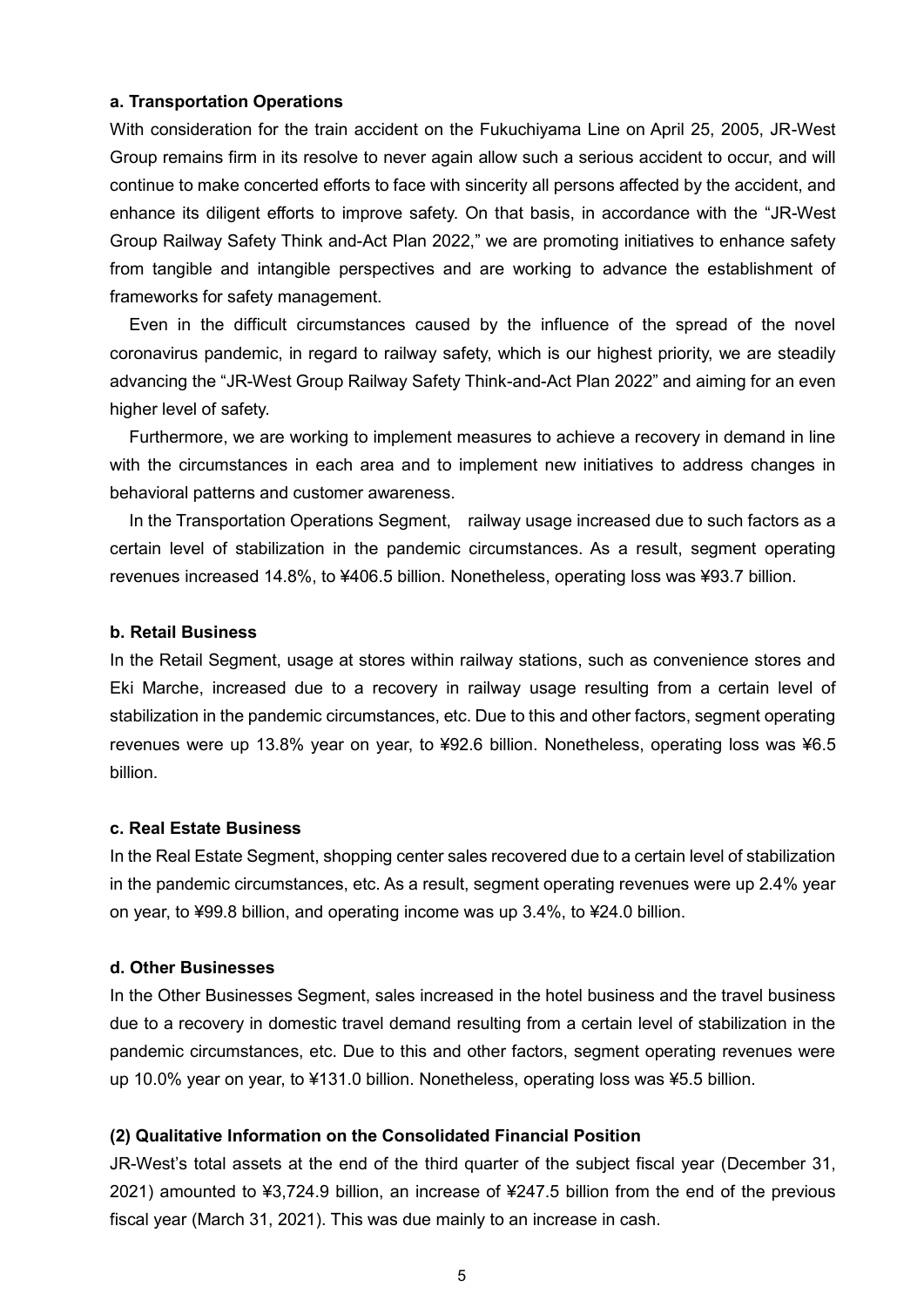Total liabilities amounted to ¥2,592.8 billion, an increase of ¥71.7 billion from the end of the previous fiscal year. This was due mainly to an increase in bonds payable.

Total net assets amounted to ¥1,132.0 billion, an increase of ¥175.8 billion from the end of the previous fiscal year. This was due mainly to increases in common stock and capital surplus.

### **(3) Qualitative Information on Consolidated Forecasts**

Although future circumstances remain uncertain due to the influence of the novel coronavirus pandemic, at this point the Group's consolidated results for the subject period are generally in line with expectations, and accordingly there is no change to the details of the consolidated results forecasts for the fiscal year ending March 31, 2022, that were announced on November 2, 2021.

Note: Forecasts are based on certain assumptions considered reasonable at the time of this announcement, and are subject to change.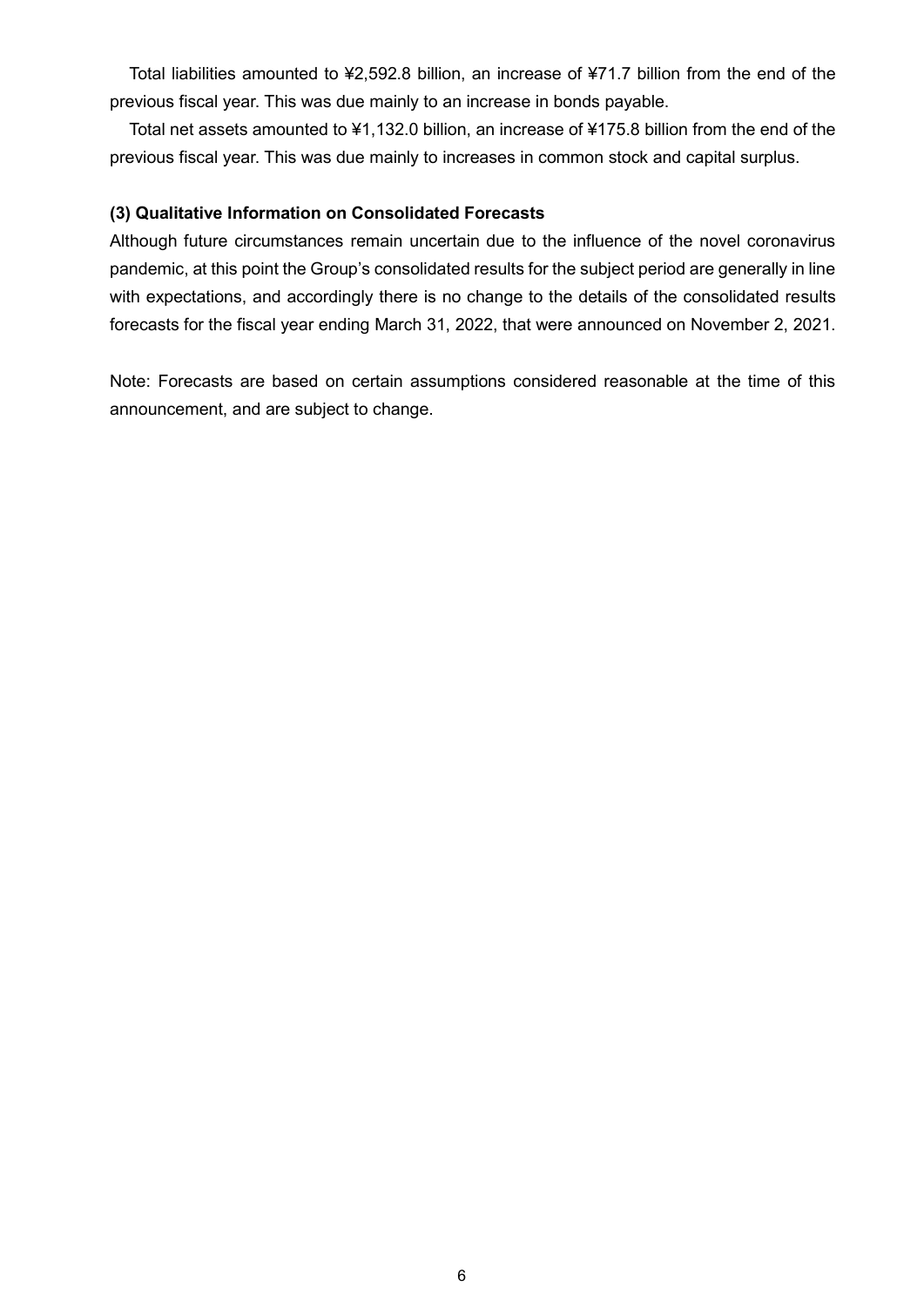### **2. Notes Related to Summary Information**

### (1) Changes in accounting policies, changes in accounting estimates, restatements

### (Application of "Accounting Standard for Revenue Recognition")

The "Accounting Standard for Revenue Recognition" (ASBJ Statement No. 29, March 31, 2020), hereinafter "Accounting Standard for Revenue Recognition," has been applied from the beginning of the first quarter of the subject fiscal year (April 1, 2021), and recognizes revenue when control of promised goods and services are transferred to a customer in the expected entitled amount. As a result of this change, for the revenue related to in-house travel products, the main transaction, the Group has decided to recognize revenue as the equivalent amount to that received from the customer for transactions where the Group's role in the provision of goods and services falls under the category of principal transactions. Previously the Group recognized revenue as the net amount received from the customer, excluding the amount paid to the supplier.

Furthermore, for the revenue from goods purchased for resale, the method for recognition of revenue has changed to that of the total amount excluding the net amount paid to the supplier, where the Group's role in the provision of goods and services falls under the category of agent transactions. Previously, the Group recognized revenue as the equivalent amount to that received from a customer. These changes to accounting policies have been applied retroactively in principle, and the quarterly and consolidated financial statements for the previous quarter and previous fiscal year have been adjusted retroactively. However, the Group adopted the following methods as prescribed in Paragraph 85 of the "Accounting Standard for Revenue Recognition."

- (1) The comparative information shall not be adjusted retroactively for contracts in which almost all the amounts of revenue have been recognized in accordance with the former standards that were applied prior to the beginning of the previous fiscal year.
- (2) The comparative information concerning the amount of variable consideration included in contracts in which almost all the amounts of revenue have been recognized in accordance with the former standards that were applied prior to the beginning of the subject fiscal year shall be adjusted retroactively using the amount at the time when uncertainly regarding the amount of variable consideration has been resolved.
- (3)The quarterly financial statements for the previous fiscal year shall not be adjusted retroactively for contracts that began and ended within the previous fiscal year.
- (4) The comparative information shall be adjusted retroactively for changes to contracts made prior to the beginning of the previous fiscal year and accounting will be carried out based on the terms of the contract after reflecting all contractual changes.

As a result, compared to before the retroactive adjustments were carried out, for the first nine months of the previous fiscal year (April 1, 2020 to December 31, 2020), operating revenues increased by ¥6,848 million; transportation, other services and cost of sales increased by ¥7,418 million; selling, general and administrative expenses decreased by ¥595 million; and operating loss, recurring loss, and loss before income taxes each improved by ¥25 million. Additionally, retained earnings for that year increased ¥91 million reflecting the cumulative impact on net assets at the beginning of the previous fiscal year.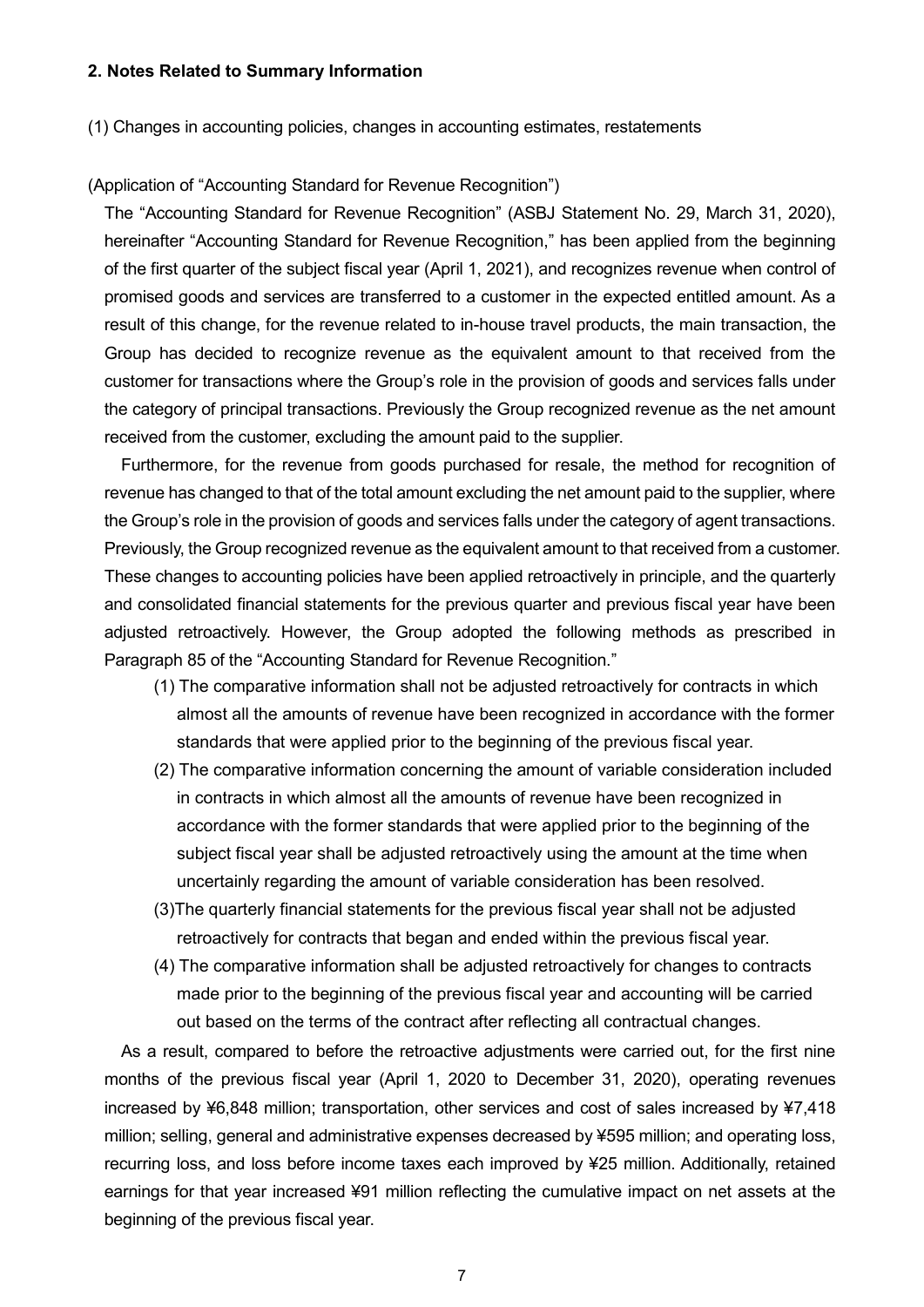Due to the application of "Accounting Standard for Revenue Recognition," the "allowance for point program," which was disclosed under "current liabilities" in the consolidated balance sheet from the previous fiscal year, has been included under "advances received" from the first quarter of the subject fiscal year.

### (Application of Accounting Standard for Fair Value Measurement)

The "Accounting Standard for Fair Value Measurement" (ASBJ Statement No. 30, July 4, 2019), hereinafter "Accounting Standard for Fair Value Measurement," has been applied since the first quarter of the subject fiscal year. In accordance with transitional treatment as prescribed in Paragraph 19 of the "Accounting Standard for Fair Value Measurement" and Paragraph 44-2 of the "Accounting Standards for Financial Instruments (ASBJ Statement No. 10, July 4, 2019), the Group has decided to apply new accounting policies as prescribed in the "Accounting Standard for Fair Value Measurement" in future statements.

Therefore, there is no impact on the quarterly financial statements for the subject fiscal year.

(Changes in depreciation method for property, plant, and equipment, as well as changes to useful life) From the first quarter of the subject fiscal year (April 1, 2021 to June 30, 2021) the Group adopted the straight-line method for calculating the depreciation of Shinkansen rolling stock among property, plant, and equipment. Previously, the Group used the declining balance method.

In October 2020, the Group announced a revision of the JR-West Group Medium-Term Management Plan 2022 in response to the changes in the market structure caused by changes in customer behavior in the wake of the spread of the novel coronavirus pandemic. From the subject fiscal year, the Group has decided to proceed with implementation of various initiatives.

Shinkansen are the key to these initiatives. In order to enhance the convenience of the Sanyo Shinkansen, the Group will optimize the train operating system to suit passenger use, establish a rolling stock deployment system by introducing the new N700S train, and create an environment where Shinkansen rolling stock can be used in long-term and stable manner.

As a result of examining the method for calculating depreciation in light of changes to business environment and revision of management policies, it was judged that changing to the straight-line method of calculating depreciation would more appropriately reflect the consumption pattern of the Shinkansen rolling stock, as it is not expected to suddenly decrease in value and will be used in a long-term and stable manner.

Furthermore, as a result of examining the actual use of Shinkansen rolling stock, which was triggered by the consideration of changes to the method for calculating depreciation, the useful life of rolling stock has been changed from the first quarter of the subject fiscal year based on a more realistic estimated period of economic viability.

Thus operating loss, recurring loss, and loss before income taxes for the current fiscal period (April 1, 2021 to December 31, 2021) each improved by ¥9,323 million compared to the existing methods.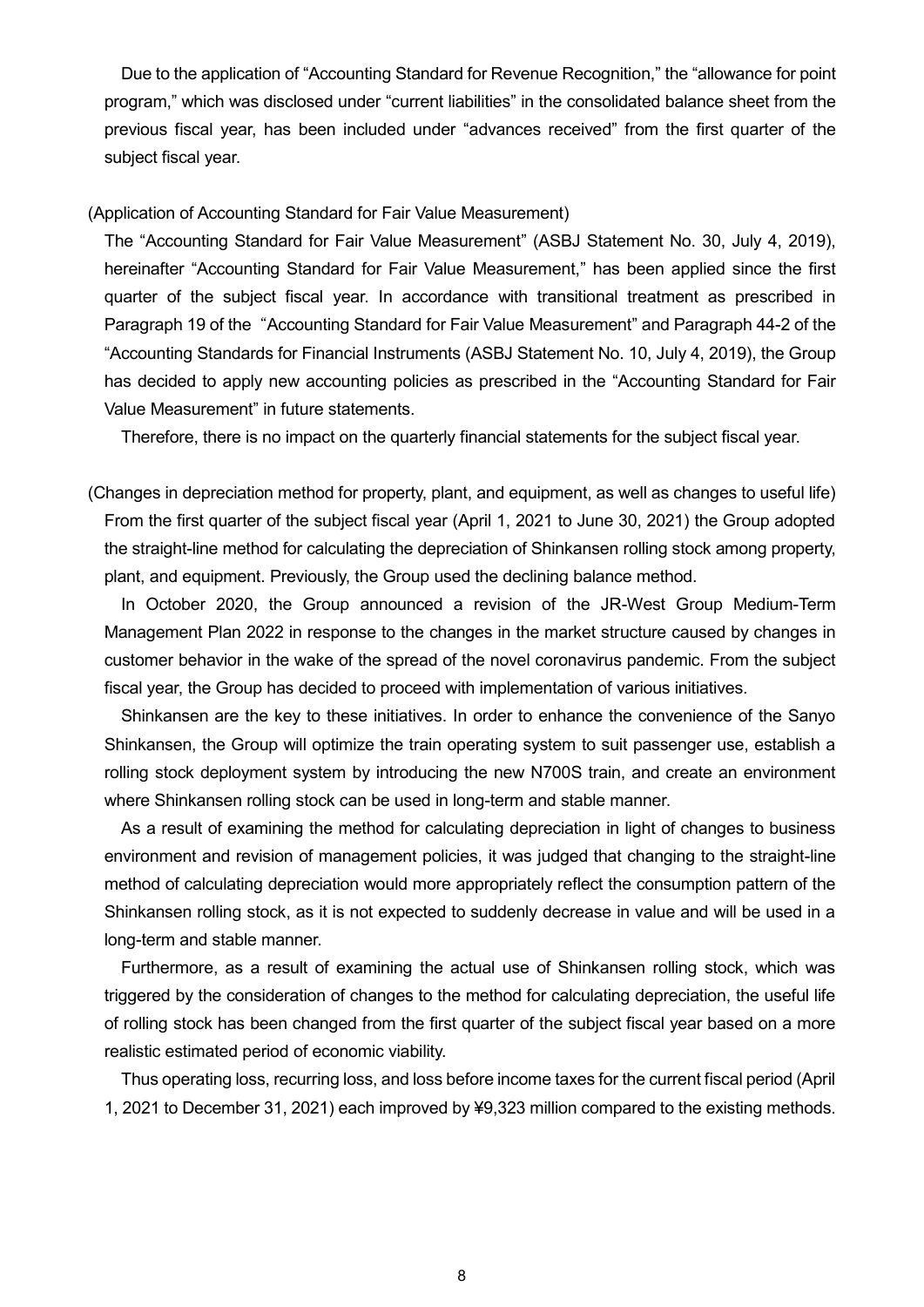# **3. CONSOLIDATED FINANCIAL STATEMENTS**

# **(1) Consolidated Balance Sheets**

|                                      | Millions of yen |                   |  |
|--------------------------------------|-----------------|-------------------|--|
|                                      | March 31, 2021  | December 31, 2021 |  |
| <b>ASSETS</b>                        |                 |                   |  |
| <b>Current assets:</b>               |                 |                   |  |
| Cash                                 | 210,291         | 418,805           |  |
| Notes and accounts receivable-trade  | 37,347          | 35,301            |  |
| Railway fares receivable             | 25,107          | 28,868            |  |
| Accounts receivable                  | 61,177          | 57,659            |  |
| Securities                           | 24              | 79                |  |
| Inventories                          | 118,899         | 157,505           |  |
| Other current assets                 | 79,400          | 78,221            |  |
| Less allowance for doubtful accounts | (638)           | (665)             |  |
| Total current assets                 | 531,609         | 775,775           |  |
| Non-current assets:                  |                 |                   |  |
| Property, plant and equipment:       |                 |                   |  |
| Buildings and structures             | 1,219,124       | 1,198,889         |  |
| Machinery and transport equipment    | 384,067         | 382,240           |  |
| Land                                 | 783,246         | 783,626           |  |
| Construction in progress             | 118,904         | 142,741           |  |
| Other property, plant and equipment  | 62,713          | 56,824            |  |
| Total property, plant and equipment  | 2,568,055       | 2,564,322         |  |
| Intangible assets                    | 34,054          | 29,758            |  |
| Investments and other assets:        |                 |                   |  |
| Investments in securities            | 103,105         | 100,325           |  |
| Net defined benefit asset            | 2,595           | 3,057             |  |
| Deferred tax assets                  | 191,769         | 206,144           |  |
| Other investments and assets         | 51,192          | 49,284            |  |
| Less allowance for doubtful accounts | (5,000)         | (4, 971)          |  |
| Total investments and other assets   | 343,662         | 353,839           |  |
| Total non-current assets             | 2,945,773       | 2,947,920         |  |
| <b>Deferred assets:</b>              |                 |                   |  |
| Share issuance cost                  |                 | 1,258             |  |
| <b>Total deferred assets</b>         |                 | 1,258             |  |
| <b>Total assets</b>                  | 3,477,382       | 3,724,954         |  |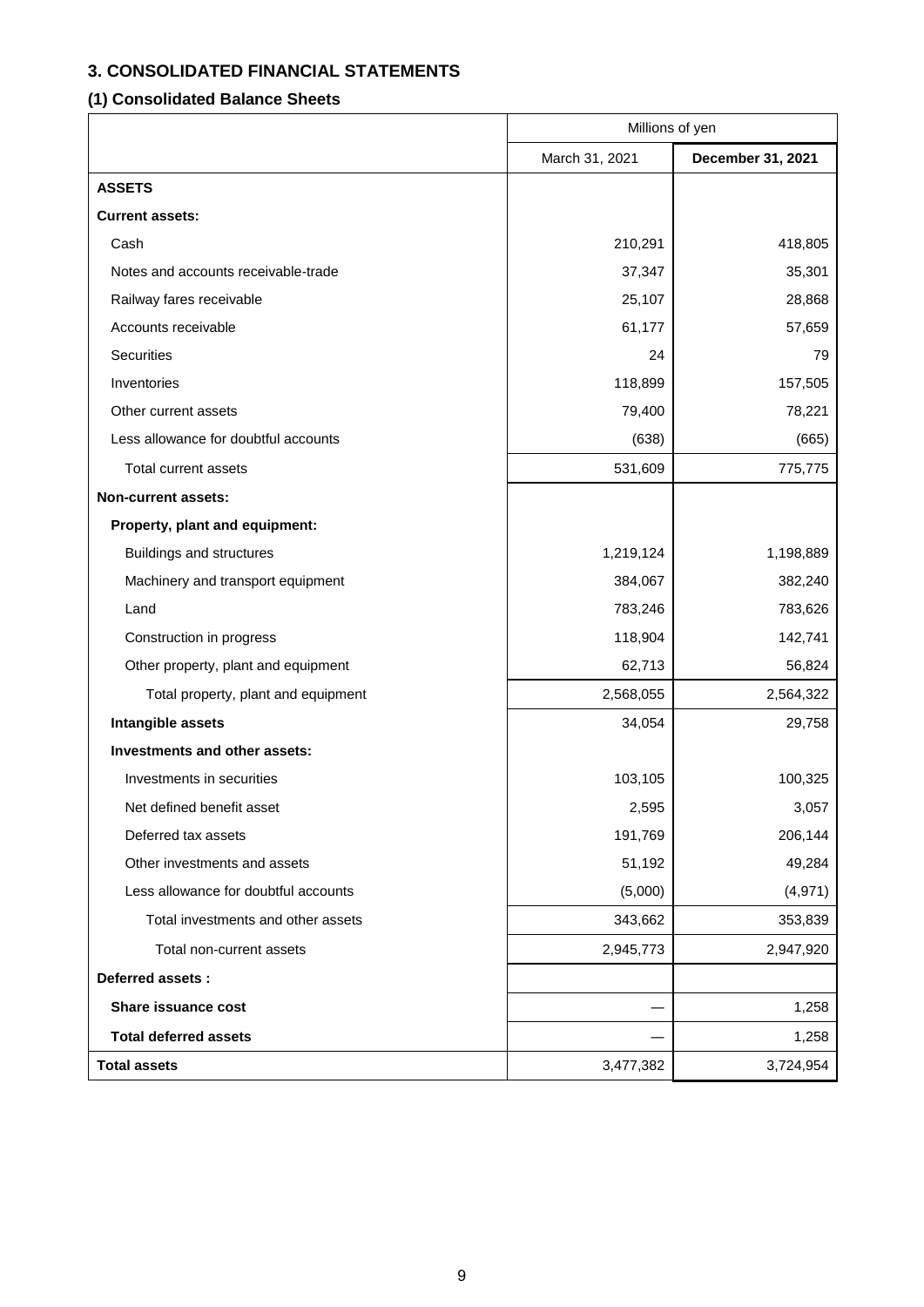|                                                                                | Millions of yen |                   |
|--------------------------------------------------------------------------------|-----------------|-------------------|
|                                                                                | March 31, 2021  | December 31, 2021 |
| <b>LIABILITIES AND SHAREHOLDERS' EQUITY</b>                                    |                 |                   |
| <b>Current liabilities:</b>                                                    |                 |                   |
| Notes and accounts payable-trade                                               | 60,255          | 44,566            |
| Short-term loans payable                                                       | 19,474          | 15,815            |
| Current portion of bonds                                                       | 25,000          | 30,000            |
| Current portion of long-term debt                                              | 36,952          | 61,952            |
| Current portion of long-term payables for acquisition of railway<br>properties | 1,309           | 1,130             |
| Accounts payable                                                               | 149,889         | 74,704            |
| Accrued consumption tax                                                        | 6,225           | 10,190            |
| Accrued income tax                                                             | 18,142          | 3,756             |
| Prepaid railway fares received                                                 | 30,202          | 32,972            |
| Advances received                                                              | 53,624          | 74,897            |
| Allowance for bonuses                                                          | 23,473          | 11,224            |
| Allowance for loss on disaster                                                 | 2,230           | 1,867             |
| Allowance for point program                                                    | 714             | 663               |
| Other current liabilities                                                      | 163,620         | 160,098           |
| <b>Total current liabilities</b>                                               | 591,116         | 523,840           |
| <b>Non-current liabilities:</b>                                                |                 |                   |
| <b>Bonds</b>                                                                   | 814,988         | 959,990           |
| Long-term debt                                                                 | 581,408         | 595,371           |
| Long-term payables for acquisition of railway properties                       | 99,848          | 99,274            |
| Deferred tax liabilities                                                       | 1,846           | 2,599             |
| Allowance for large scale renovation of Shinkansen<br>infrastructure           | 20,833          | 23,958            |
| Allowance for environmental safety measures                                    | 6,898           | 6,273             |
| Allowance for loss on liquidation of railway belts                             | 8,809           | 8,658             |
| Net defined benefit liability                                                  | 254,830         | 234,724           |
| Other long-term liabilities                                                    | 140,544         | 138,165           |
| Total non-current liabilities                                                  | 1,930,009       | 2,069,015         |
| <b>Total liabilities</b>                                                       | 2,521,125       | 2,592,855         |

*(continued on page 11)*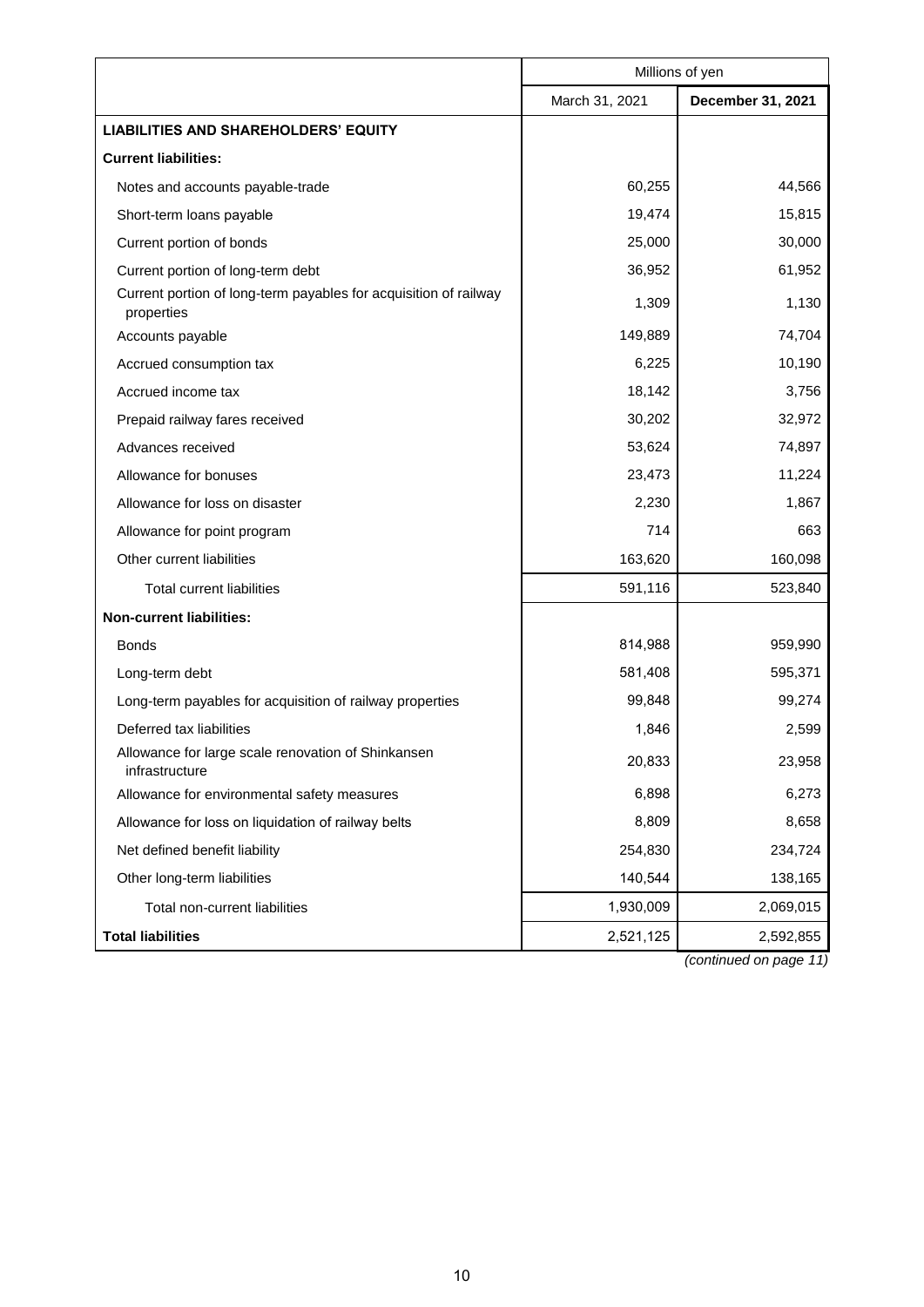|                                             | Millions of yen |                   |
|---------------------------------------------|-----------------|-------------------|
|                                             | March 31, 2021  | December 31, 2021 |
| <b>NET ASSETS</b>                           |                 |                   |
| Total shareholders' equity:                 |                 |                   |
| Common stock                                | 100,000         | 226,136           |
| Capital surplus                             | 57,454          | 183,591           |
| Retained earnings                           | 696,843         | 621,047           |
| Treasury stock, at cost                     | (482)           | (482)             |
| Total shareholders' equity                  | 853,815         | 1,030,292         |
| Valuation and translation adjustments:      |                 |                   |
| Net unrealized holding gain on securities   | (780)           | (2,072)           |
| Deferred gains or losses on hedges          | 0               | (0)               |
| Remeasurements of defined benefit plans     | 17              | (462)             |
| Total Valuation and translation adjustments | (762)           | (2,535)           |
| <b>Non-controlling interests</b>            | 103,203         | 104,342           |
| <b>Total net assets</b>                     | 956,256         | 1,132,098         |
| <b>Total liabilities and net assets</b>     | 3,477,382       | 3,724,954         |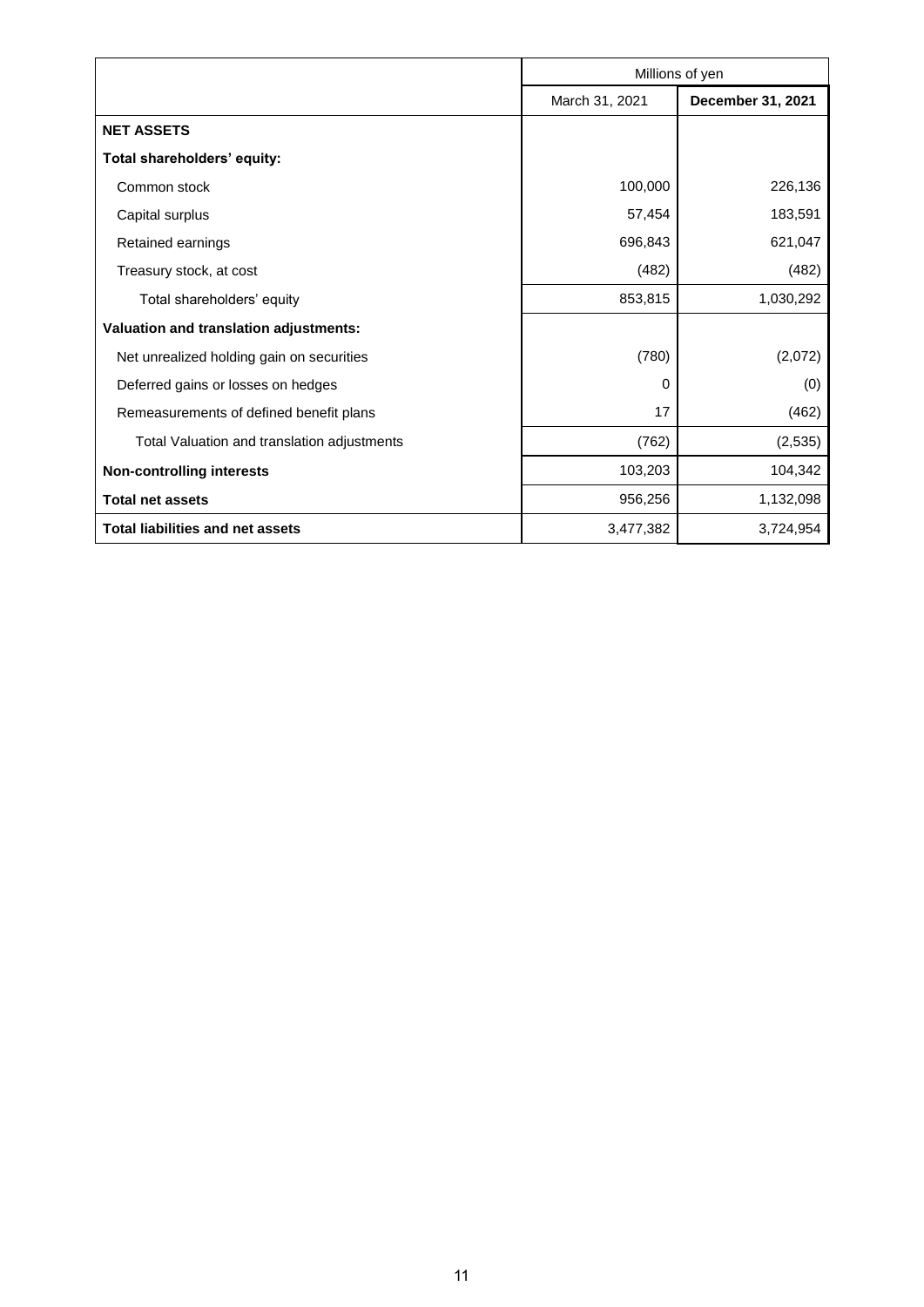# **(2) Consolidated Statements of Income and Consolidated Statements of Comprehensive Income**

### **Consolidated Statements of Income**

Nine months ended December 31

|                                                                                                                         | Millions of yen |           |
|-------------------------------------------------------------------------------------------------------------------------|-----------------|-----------|
|                                                                                                                         | 2020            | 2021      |
| <b>Operating revenues</b>                                                                                               | 651,893         | 729,990   |
| <b>Operating expenses:</b>                                                                                              |                 |           |
| Transportation, other services and cost of sales                                                                        | 703,678         | 690,618   |
| Selling, general and administrative expenses                                                                            | 123,755         | 118,836   |
| Total operating expenses                                                                                                | 827,433         | 809,455   |
| <b>Operating income (loss)</b>                                                                                          | (175, 540)      | (79, 464) |
| <b>Non-operating revenues:</b>                                                                                          |                 |           |
| Interest income                                                                                                         | 19              | 14        |
| Dividend income                                                                                                         | 797             | 2,217     |
| Transfer from administrative fee of contracted construction                                                             | 203             | 229       |
| Equity in earnings of affiliates                                                                                        | 1,679           | 997       |
| Subsidies for employment adjustment                                                                                     | 1,735           | 8,840     |
| Other                                                                                                                   | 1,874           | 3,767     |
| Total non-operating revenues                                                                                            | 6,310           | 16,066    |
| <b>Non-operating expenses:</b>                                                                                          |                 |           |
| Interest expense                                                                                                        | 15,211          | 16,096    |
| Other                                                                                                                   | 4,851           | 3,135     |
| Total non-operating expenses                                                                                            | 20,062          | 19,232    |
| <b>Recurring profit (loss)</b>                                                                                          | (189, 292)      | (82, 631) |
| <b>Extraordinary profits:</b>                                                                                           |                 |           |
| Gain on sales of non-current assets                                                                                     | 141             | 23,049    |
| Gain on contribution for construction                                                                                   | 4,800           | 6,465     |
| Other                                                                                                                   | 6,864           | 3,471     |
| Total extraordinary profits                                                                                             | 11,806          | 32,986    |
| <b>Extraordinary losses:</b>                                                                                            |                 |           |
| Loss on deduction of contributions received for construction from<br>acquisition costs of property, plant and equipment | 4,288           | 5,945     |
| Loss related to novel coronavirus                                                                                       | 11,850          | 1,804     |
| Other                                                                                                                   | 5,355           | 2,722     |
| Total extraordinary losses                                                                                              | 21,494          | 10,471    |
| Profit (loss) before income taxes                                                                                       | (198, 980)      | (60, 116) |
| <b>Income taxes- Current</b>                                                                                            | 6,201           | 5,377     |
| <b>Income taxes- Deferred</b>                                                                                           | (41, 397)       | (12, 833) |
| <b>Total income taxes</b>                                                                                               | (35, 196)       | (7, 456)  |
| Profit (loss)                                                                                                           | (163, 783)      | (52,660)  |
| Profit (loss) attributable to non-controlling interests                                                                 | (1, 975)        | 1,361     |
| Profit (loss) attributable to owners of parent                                                                          | (161, 808)      | (54, 021) |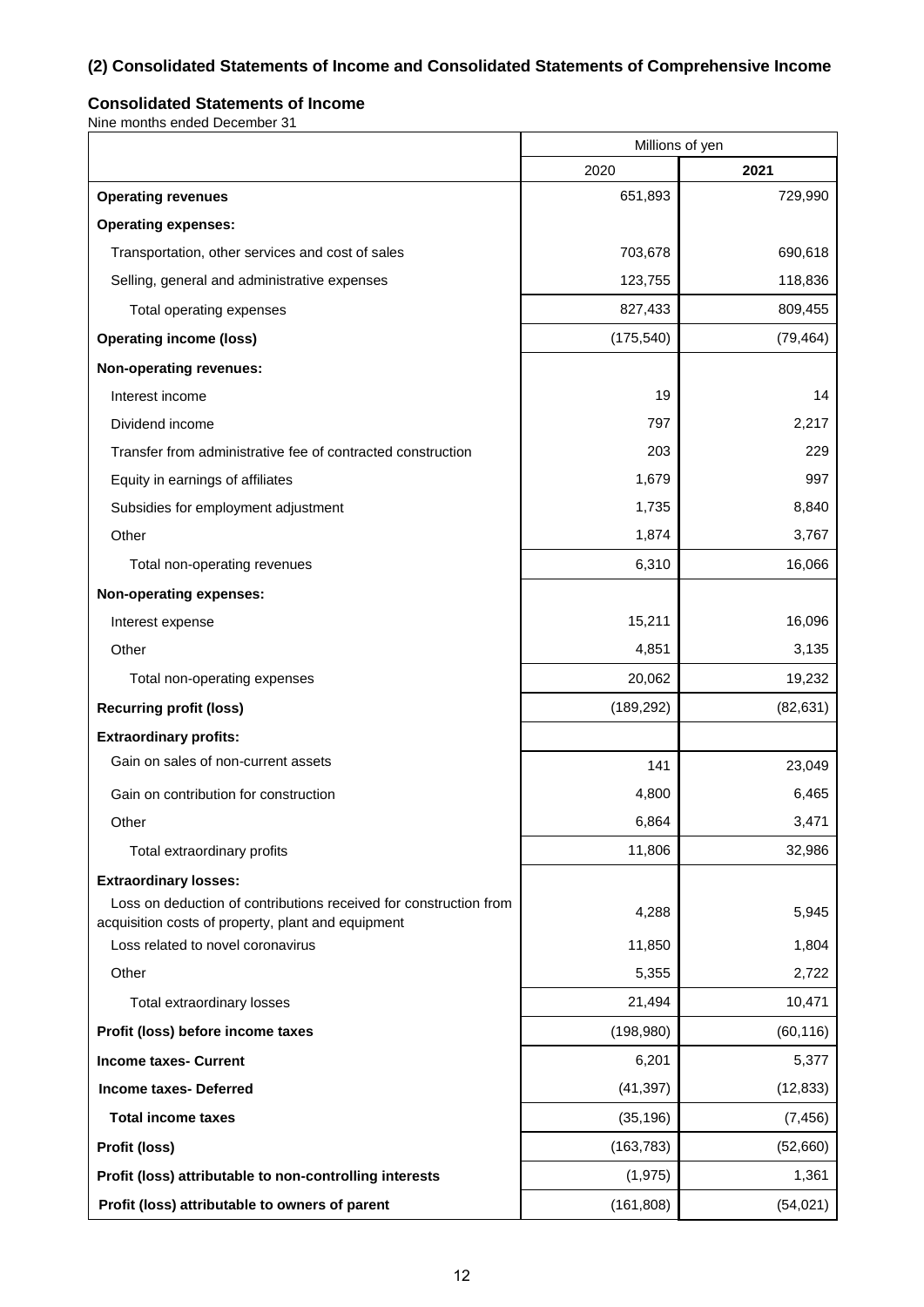### **Consolidated Statements of Comprehensive Income**

Nine months ended December 31

|                                                                                        | Millions of yen |           |  |
|----------------------------------------------------------------------------------------|-----------------|-----------|--|
|                                                                                        | 2020            | 2021      |  |
| Profit (loss)                                                                          | (163, 783)      | (52,660)  |  |
| Other comprehensive income:                                                            |                 |           |  |
| Valuation difference on available-for-sale securities                                  | (2,525)         | (1,242)   |  |
| Deferred gains or losses on hedges                                                     | (31)            | (0)       |  |
| Remeasurements of defined benefit plans, net of tax                                    | (1,506)         | (353)     |  |
| Share of other comprehensive income of associates accounted for<br>using equity method | (18)            | (93)      |  |
| Total of other comprehensive income                                                    | (4,081)         | (1,690)   |  |
| Comprehensive income                                                                   | (167, 865)      | (54, 350) |  |
| Comprehensive income attributable to:                                                  |                 |           |  |
| Comprehensive income attributable to owners of the parent                              | (165,729)       | (55, 794) |  |
| Comprehensive income attributable to non-controlling interests                         | (2, 136)        | 1,444     |  |

### **Business Segment Information**

Nine months ended December 31

|                         |                         | Billions of yen |        |                                                          |  |  |
|-------------------------|-------------------------|-----------------|--------|----------------------------------------------------------|--|--|
|                         |                         | 2020            | 2021   | Change from the<br>same period of the<br>previous period |  |  |
| Transportation          | Operating revenues      | 354.0           | 406.5  | 52.5                                                     |  |  |
|                         | Operating income (loss) | (173.0)         | (93.7) | 79.3                                                     |  |  |
| Retail                  | Operating revenues      | 81.3            | 92.6   | 11.2                                                     |  |  |
|                         | Operating income (loss) | (11.2)          | (6.5)  | 4.6                                                      |  |  |
| <b>Real Estate</b>      | Operating revenues      | 97.4            | 99.8   | 2.3                                                      |  |  |
|                         | Operating income (loss) | 23.2            | 24.0   | 0.7                                                      |  |  |
| <b>Other Businesses</b> | Operating revenues      | 119.0           | 131.0  | 11.9                                                     |  |  |
|                         | Operating income (loss) | (14.3)          | (5.5)  | 8.7                                                      |  |  |

Notes:

1. Revenues by each segment are from third parties.

2. The revenue recognition standard has been retroactively applied to the results for FY2021.3.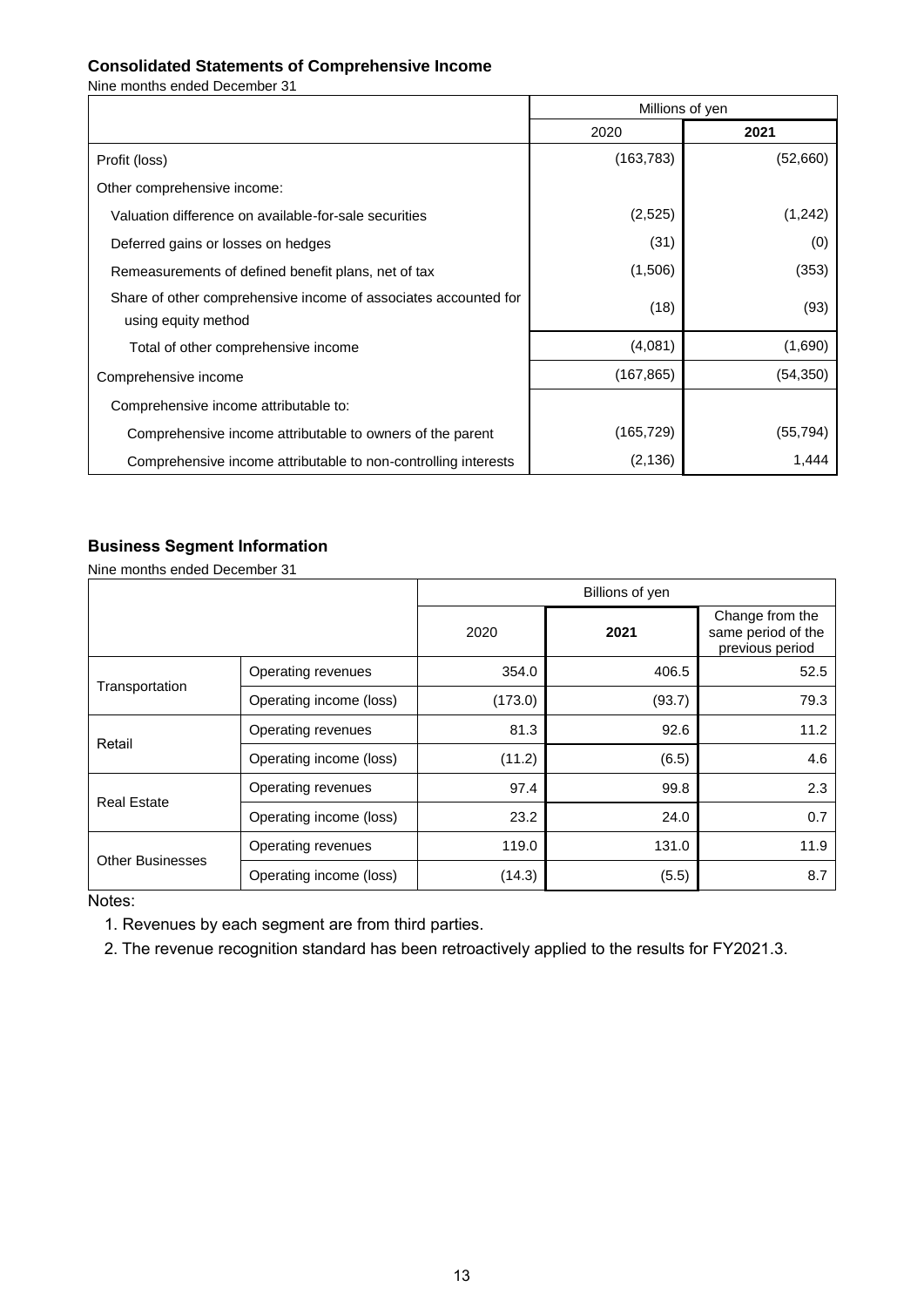### **(3) Note on Assumptions for Going Concern**

Not applicable

### **(4) Note in the Event of Major Change in Shareholders' Equity**

The Company implemented an issuance of new shares by way of public offering with a payment date of September 17, 2021, and implemented a capital increase by way of thirdparty allotment with a payment date of September 29, 2021 (capital increase by way of thirdparty allotment in connection with offering by way of over-allotment). As a result, common stock increased ¥126,136 million and capital surplus increased ¥126,136 million, and at the end of the subject period common stock was ¥226,136 million and capital surplus was ¥183,591 million.

### **(5) Other**

(Additional Information)

1. Loss due to the novel coronavirus pandemic

Due to the novel coronavirus pandemic, the fixed costs, etc., accruing during the temporary shutdown of Group commercial facilities, etc., have been recorded as "loss related to novel coronavirus" under extraordinary losses in the quarterly consolidated statements of income.

2. Accounting estimates related to the influence of the novel coronavirus pandemic

In regard to accounting estimates, such as assessments of the recoverability of deferred tax assets for the subject period, etc., we are assuming that in the fiscal year ending March 31, 2022 there will be a gradual recovery in usage conditions in the railway business, which is our core business. In addition, we are assuming that the results of Group companies will recover in basically the same manner. However, there are many uncertain elements in regard to actual consumption trends, etc., and it is possible that there will be an influence on results in the fiscal year ending March 31, 2022, and subsequent fiscal years.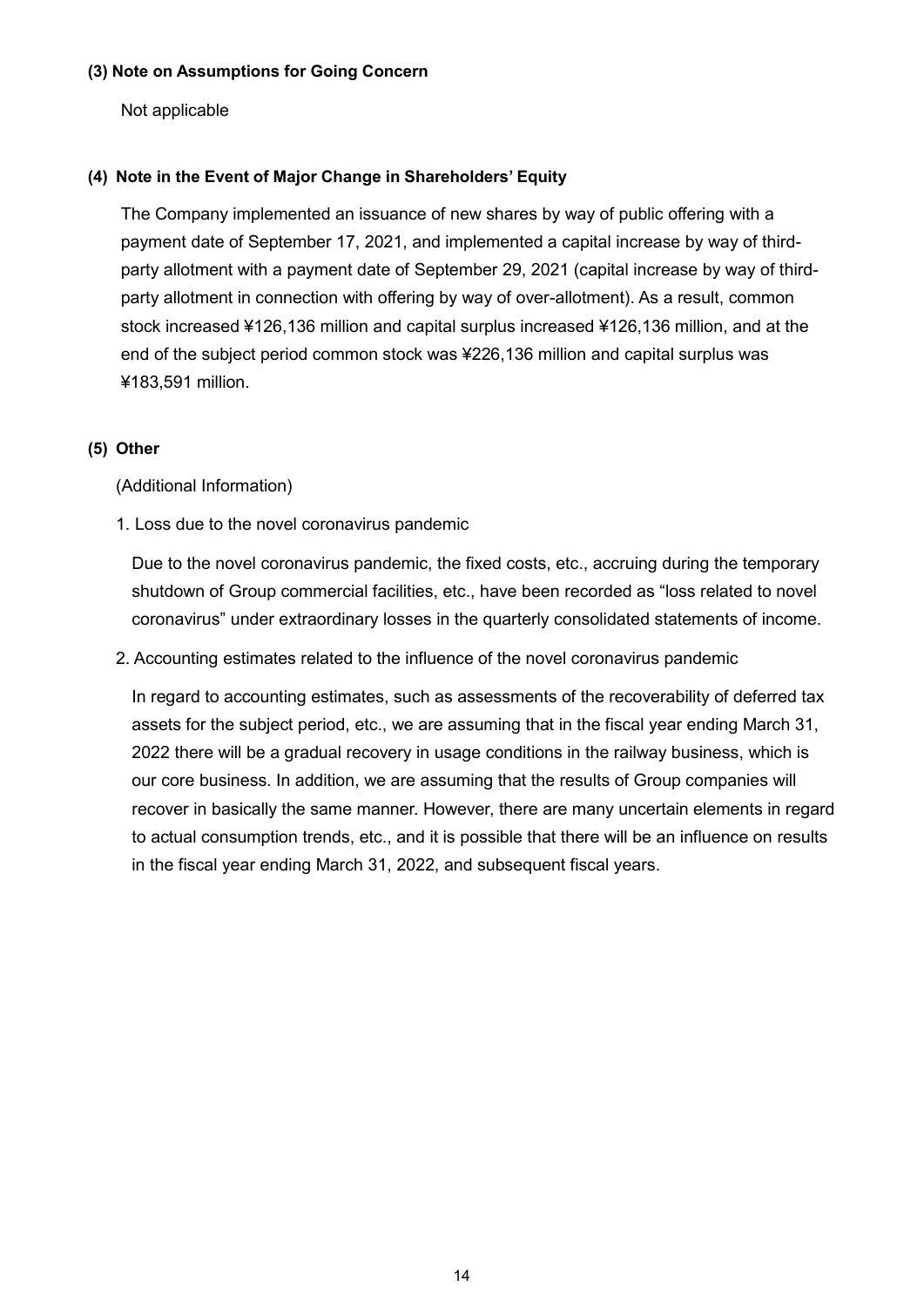# Reference Materials

# **1. NON-CONSOLIDATED BALANCE SHEETS**

|                                           | March 31, 2021  | December 31, 2021 | Change          |
|-------------------------------------------|-----------------|-------------------|-----------------|
|                                           | Billions of yen | Billions of yen   | Billions of yen |
| <b>ASSETS</b>                             |                 |                   |                 |
| <b>Current assets:</b>                    |                 |                   |                 |
| Total current assets                      | 383.9           | 568.5             | 184.6           |
| <b>Non-current assets:</b>                |                 |                   |                 |
| Non-current assets for railway operations | 1,927.2         | 1,893.1           | (34.0)          |
| Construction in progress                  | 94.4            | 105.2             | 10.7            |
| Investments and other assets              | 620.3           | 673.8             | 53.5            |
| Total non-current assets                  | 2,642.0         | 2,672.2           | 30.2            |
| <b>Deferred assets</b>                    |                 | 1.2               | 1.2             |
| <b>Total assets</b>                       | 3,025.9         | 3,242.0           | 216.0           |

|                                         | March 31, 2021  | December 31, 2021 | Change          |
|-----------------------------------------|-----------------|-------------------|-----------------|
|                                         | Billions of yen | Billions of yen   | Billions of yen |
| <b>LIABILITIES AND NET ASSETS</b>       |                 |                   |                 |
| <b>Current liabilities:</b>             |                 |                   |                 |
| Current portion of long-term debt       | 62.8            | 92.6              | 29.8            |
| Accounts payable                        | 612.0           | 486.1             | (125.9)         |
| <b>Total current liabilities</b>        | 674.9           | 578.8             | (96.0)          |
| <b>Non-current liabilities:</b>         |                 |                   |                 |
| Bonds and long-term debt                | 1,496.1         | 1,654.5           | 158.4           |
| Accrued retirement benefits             | 225.1           | 203.8             | (21.3)          |
| Other long-term liabilities             | 49.5            | 47.7              | (1.7)           |
| Total non-current liabilities           | 1,770.8         | 1,906.1           | 135.2           |
| <b>Total liabilities</b>                | 2,445.7         | 2,484.9           | 39.2            |
| Total shareholders' equity:             |                 |                   |                 |
| Common stock                            | 100.0           | 226.1             | 126.1           |
| Capital surplus                         | 55.0            | 181.1             | 126.1           |
| Retained earnings                       | 426.9           | 352.8             | (74.1)          |
| Treasury stock, at cost                 | (0.0)           | (0.0)             | (0.0)           |
| Total shareholders' equity              | 581.9           | 760.1             | 178.1           |
| Valuation and translation adjustments   | (1.7)           | (3.0)             | (1.2)           |
| <b>Total net assets</b>                 | 580.2           | 757.0             | 176.8           |
| <b>Total liabilities and net assets</b> | 3,025.9         | 3,242.0           | 216.0           |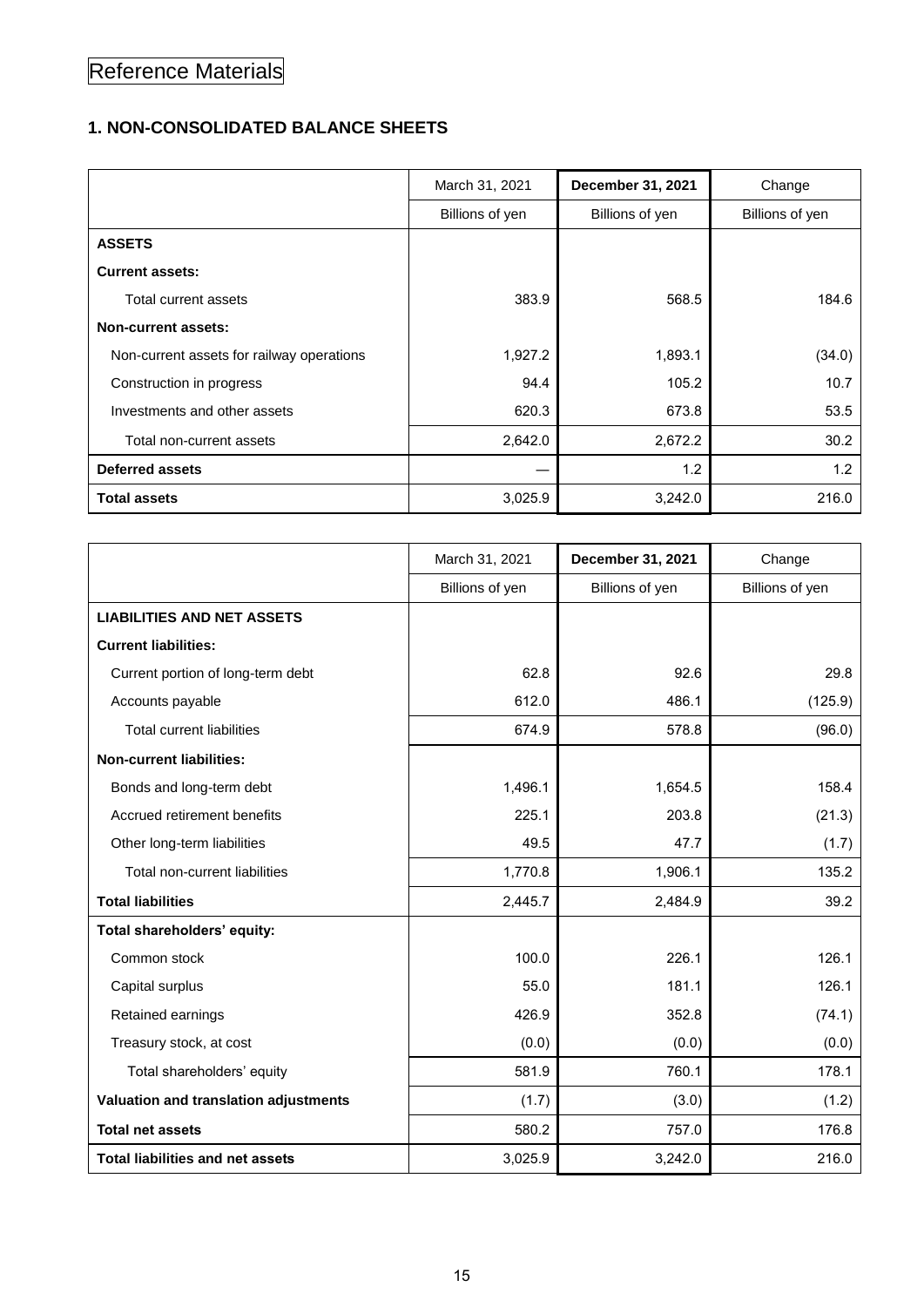# **2. NON-CONSOLIDATED STATEMENTS OF INCOME**

Nine months ended December 31

|                                              | 2020            | 2021            | Change from the same period<br>of the previous period |        |
|----------------------------------------------|-----------------|-----------------|-------------------------------------------------------|--------|
|                                              | Billions of yen | Billions of yen | Billions of yen                                       | $\%$   |
| <b>Operating revenues:</b>                   |                 |                 |                                                       |        |
| Transportation                               | 315.0           | 365.1           | 50.1                                                  | 15.9   |
| Transportation incidentals                   | 9.4             | 9.7             | 0.2                                                   | 3.1    |
| Other operations                             | 19.6            | 19.7            | 0.0                                                   | 0.2    |
| Miscellaneous                                | 36.2            | 36.1            | (0.1)                                                 | (0.4)  |
|                                              | 380.4           | 430.7           | 50.3                                                  | 13.2   |
| <b>Operating expenses:</b>                   |                 |                 |                                                       |        |
| Personnel costs                              | 138.7           | 134.8           | (3.9)                                                 | (2.8)  |
| Non personnel costs:                         |                 |                 |                                                       |        |
| Energy costs                                 | 30.2            | 29.4            | (0.7)                                                 | (2.6)  |
| Maintenance costs                            | 98.9            | 89.5            | (9.4)                                                 | (9.6)  |
| Miscellaneous costs                          | 120.1           | 113.6           | (6.4)                                                 | (5.4)  |
|                                              | 249.3           | 232.6           | (16.7)                                                | (6.7)  |
| Rental payments, etc.                        | 20.6            | 20.0            | (0.6)                                                 | (3.0)  |
| <b>Taxes</b>                                 | 27.2            | 28.5            | 1.2                                                   | 4.7    |
| Depreciation                                 | 103.6           | 94.3            | (9.3)                                                 | (9.0)  |
|                                              | 539.6           | 510.2           | (29.3)                                                | (5.4)  |
| <b>Operating profit (loss)</b>               | (159.2)         | (79.5)          | 79.6                                                  |        |
| Non-operating revenues and expenses,<br>net: |                 |                 |                                                       |        |
| Non-operating revenues                       | 3.3             | 8.2             | 4.8                                                   | 147.7  |
| Non-operating expenses                       | 18.2            | 17.3            | (0.9)                                                 | (5.3)  |
|                                              | (14.9)          | (9.1)           | 5.8                                                   |        |
| <b>Recurring profit (loss)</b>               | (174.1)         | (88.6)          | 85.5                                                  |        |
| Extraordinary profit and loss, net:          |                 |                 |                                                       |        |
| Extraordinary profit                         | 6.8             | 29.4            | 22.6                                                  | 331.5  |
| <b>Extraordinary loss</b>                    | 10.0            | 7.5             | (2.4)                                                 | (24.6) |
|                                              | (3.2)           | 21.8            | 25.1                                                  |        |
| Profit (loss) before income taxes            | (177.4)         | (66.7)          | 110.6                                                 |        |
| Income taxes                                 | (47.1)          | (14.4)          | 32.6                                                  |        |
| Net profit (loss)                            | (130.3)         | (52.3)          | 77.9                                                  |        |

Note: The revenue recognition standard has been retroactively applied to the results for FY2021.3.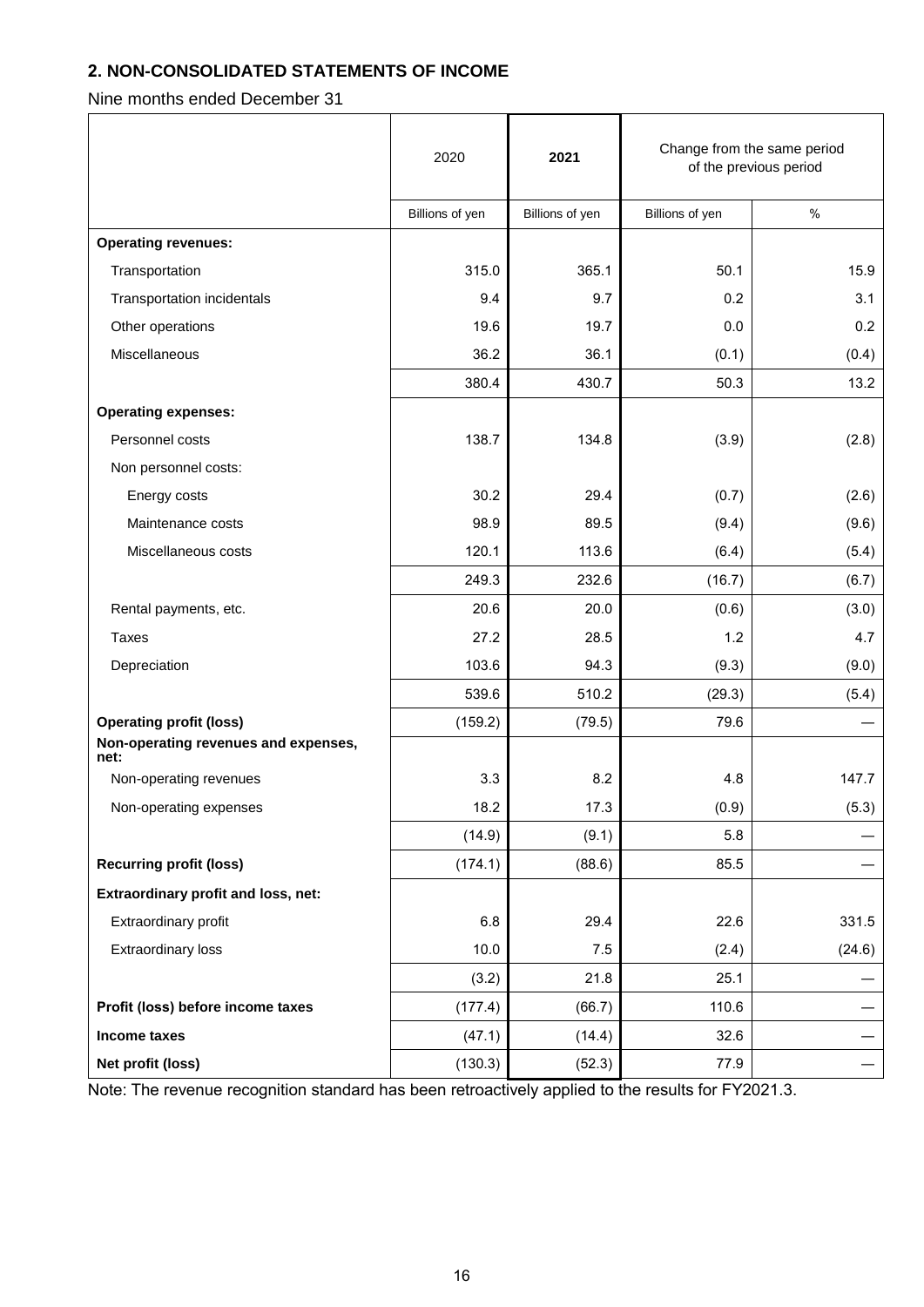# **Passenger-Kilometers and Transportation Revenues**

|                           | Millions of Passenger-Kilometers |        | Billions of yen                |        |                                  |       |                   |                  |  |
|---------------------------|----------------------------------|--------|--------------------------------|--------|----------------------------------|-------|-------------------|------------------|--|
|                           | Passenger-Kilometers             |        | <b>Transportation Revenues</b> |        |                                  |       |                   |                  |  |
|                           | Nine months ended<br>December 31 |        |                                | Change | Nine months ended<br>December 31 |       |                   | Change           |  |
|                           | 2020                             | 2021   | Amount                         | %      | 2020                             | 2021  | Amount            | $\%$             |  |
| Shinkansen                |                                  |        |                                |        |                                  |       |                   |                  |  |
| <b>Commuter Passes</b>    | 593                              | 623    | 29                             | 5.0    | 7.7                              | 8.0   | [(0.5)]<br>0.2    | [(6.7)]<br>3.7   |  |
| Non-Commuter<br>Passes    | 5,241                            | 6,657  | 1,415                          | 27.0   | 116.9                            | 150.0 | [(196.9)]<br>33.1 | [(56.8)]<br>28.3 |  |
| Total                     | 5,835                            | 7,280  | 1,445                          | 24.8   | 124.6                            | 158.1 | [(197.5)]<br>33.4 | [(55.5)]<br>26.8 |  |
| <b>Conventional Lines</b> |                                  |        |                                |        |                                  |       |                   |                  |  |
| <b>Commuter Passes</b>    | 14,516                           | 14,669 | 153                            | 1.1    | 89.0                             | 90.5  | [(17.4)]<br>1.4   | [(16.1)]<br>1.7  |  |
| Non-Commuter<br>Passes    | 5,599                            | 6,323  | 724                            | 12.9   | 101.2                            | 116.5 | [(100.8)]<br>15.2 | [(46.4)]<br>15.0 |  |
| Total                     | 20,115                           | 20,993 | 877                            | 4.4    | 190.3                            | 207.0 | [(118.2)]<br>16.7 | [(36.4)]<br>8.8  |  |
| Kansai Urban Area         |                                  |        |                                |        |                                  |       |                   |                  |  |
| <b>Commuter Passes</b>    | 11,791                           | 11,983 | 191                            | 1.6    | 72.8                             | 74.2  | [(14.8)]<br>1.3   | [(16.7)]<br>1.9  |  |
| Non-Commuter<br>Passes    | 4,115                            | 4,675  | 559                            | 13.6   | 72.6                             | 83.8  | [(67.4)]<br>11.1  | [(44.6)]<br>15.4 |  |
| Total                     | 15,907                           | 16,658 | 751                            | 4.7    | 145.5                            | 158.0 | [(82.2)]<br>12.5  | [(34.2)]<br>8.6  |  |
| <b>Other Lines</b>        |                                  |        |                                |        |                                  |       |                   |                  |  |
| <b>Commuter Passes</b>    | 2,724                            | 2,686  | (38)                           | (1.4)  | 16.1                             | 16.3  | [(2.6)]<br>0.1    | [(13.8)]<br>0.9  |  |
| Non-Commuter<br>Passes    | 1,483                            | 1,647  | 164                            | 11.1   | 28.5                             | 32.6  | [(33.4)]<br>4.0   | [(50.6)]<br>14.2 |  |
| Total                     | 4,208                            | 4,334  | 126                            | 3.0    | 44.7                             | 48.9  | [(36.0)]<br>4.2   | [(42.4)]<br>9.4  |  |
| Total                     |                                  |        |                                |        |                                  |       |                   |                  |  |
| <b>Commuter Passes</b>    | 15,109                           | 15,292 | 183                            | 1.2    | 96.7                             | 98.5  | [(18.0)]<br>1.7   | [(15.4)]<br>1.8  |  |
| Non-Commuter<br>Passes    | 10,841                           | 12,980 | 2,139                          | 19.7   | 218.2                            | 266.5 | [(297.7)]<br>48.3 | [(52.8)]<br>22.2 |  |
| Total                     | 25,951                           | 28,273 | 2,322                          | 8.9    | 315.0                            | 365.1 | [(315.7)]<br>50.1 | [(46.4)]<br>15.9 |  |

Notes:

1. Luggage revenues are not included.

2. Figures in parentheses for transportation revenues are comparisons with the first nine months of FY2020.3 (prior to the application of the revenue recognition standard) and are provided for reference.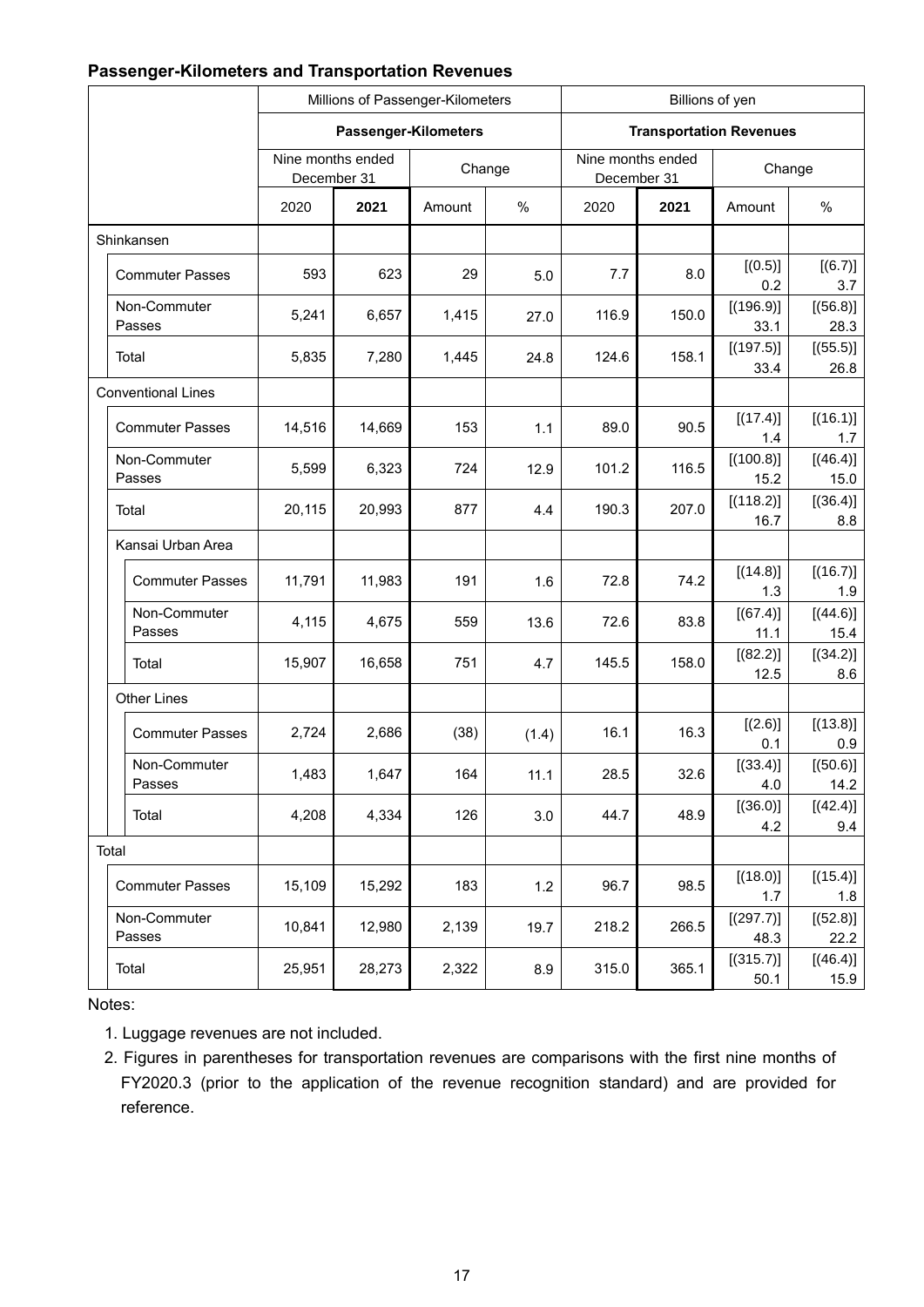# **3. CAPITAL EXPENDITURES**

### **Consolidated Basis**

|                                                                                | Nine months ended December<br>31 |                           | Change from the same<br>period of the previous |        |                                               |  |
|--------------------------------------------------------------------------------|----------------------------------|---------------------------|------------------------------------------------|--------|-----------------------------------------------|--|
|                                                                                | 2020                             | 2021                      | period<br>%<br>Billions of yen                 |        | Plan for fiscal year<br>ending March 31, 2022 |  |
|                                                                                | Billions of<br>ven               | <b>Billions of</b><br>ven |                                                |        |                                               |  |
| Capital expenditures                                                           | 131.0                            | 119.9                     | (11.1)                                         | (8.5)  |                                               |  |
| Capital expenditures,<br>excluding contributions<br>received for constructions | 126.1                            | 111.7                     | (14.3)                                         | (11.4) | 245.0                                         |  |
| Contributions received for<br>constructions                                    | 4.9                              | 8.1                       | 3.2                                            | 65.1   |                                               |  |

# **Non-Consolidated Basis**

|                                                                                | Nine months ended December<br>31 |                    | Change from the same<br>period of the previous<br>period |          |                                               |  |
|--------------------------------------------------------------------------------|----------------------------------|--------------------|----------------------------------------------------------|----------|-----------------------------------------------|--|
|                                                                                | 2020                             | 2021               |                                                          |          | Plan for fiscal year<br>ending March 31, 2022 |  |
|                                                                                | <b>Billions of</b><br>yen        | Billions of<br>yen | Billions of<br>yen                                       | %        |                                               |  |
| Capital expenditures                                                           | 95.0                             | 87.1               | (7.9)                                                    | (8.4)    |                                               |  |
| Capital expenditures,<br>excluding contributions<br>received for constructions | 90.1                             | 79.0               | (11.1)                                                   | (12.4)   | 170.0                                         |  |
| [Safety-related capital<br>expenditures]                                       | [53.7]                           | [43.5]             | [(10.2)]                                                 | [(19.1)] | (85.0)                                        |  |
| Contributions received for<br>constructions                                    | 4.9                              | 8.1                | 3.2                                                      | 65.1     |                                               |  |

# Major Capital Expenditures (non-consolidated)

Earthquake countermeasures and other safety/disaster-prevention measures, new rolling stock (W7, 225 series), etc.